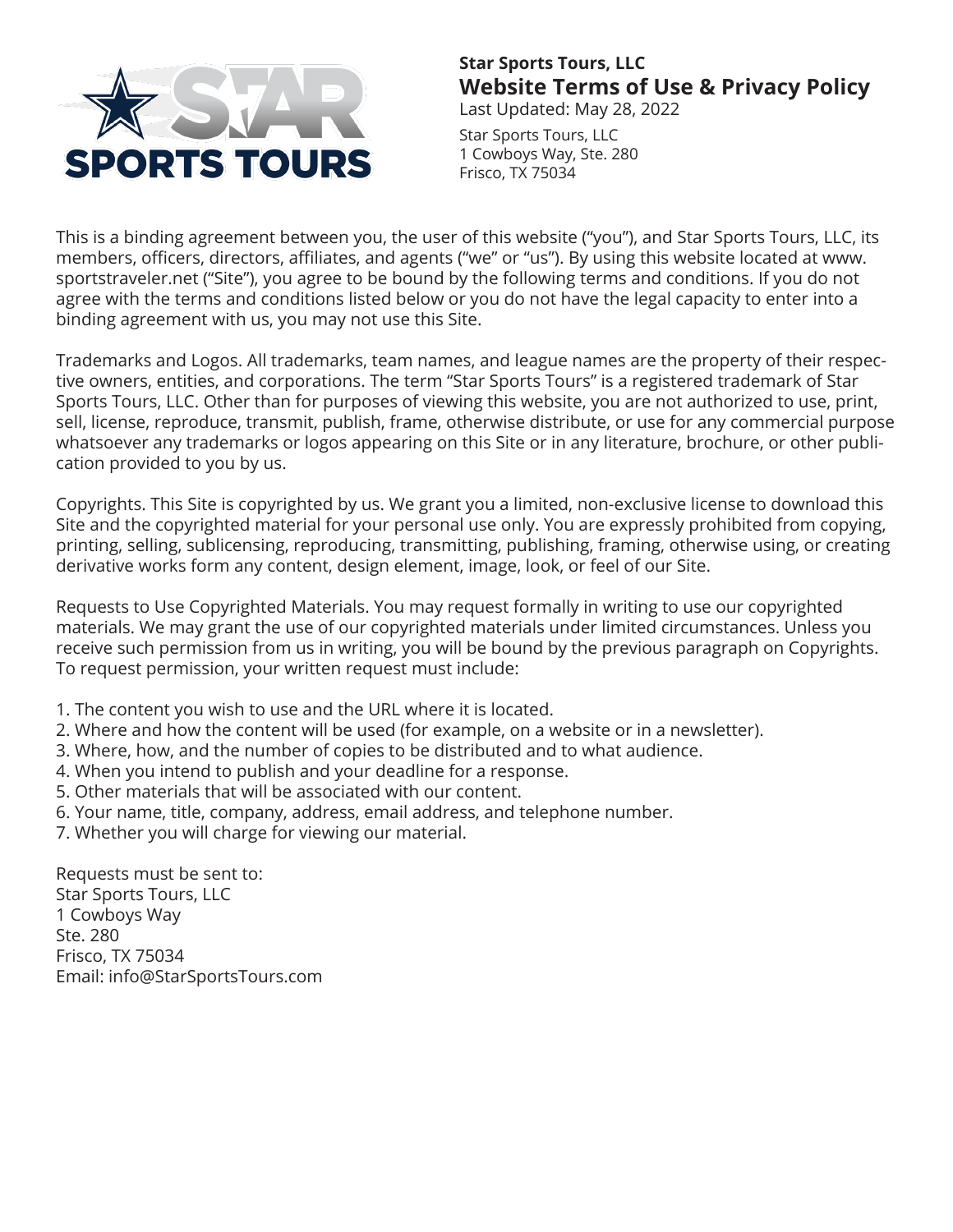Claims of Copyright Infringement. We respect the intellectual property of others. If you believe that your copyrighted work has been copied and is accessible on our Site in such a way that constitutes copyright infringement, you may notify us by providing our designated copyright agent with the following information:

1. The electronic or physical signature of the owner of the copyright or the person authorized to act on the owner's behalf.

2. A description of the copyrighted work that you claim has been infringed and a description of the infringing activity.

3. Identification of the location where the original or an authorized copy of the copyrighted work exists, such as the URL of the Site where it is posted or the name of the publication where it has been published. 4. Identification of the URL or other specific location on our Site where the material that you claim is infringing is located; you must include sufficient information for us to locate the material.

5. Your name, address, telephone number, and email address.

6. A statement by you that you have a good faith belief that the disputed use is not authorized by the copyright owner, its agent, or the law.

7. A statement by you, made under penalty of perjury, that the above information in your Notice is accurate and that you are the copyright owner or are authorized to act on the copyright owner's behalf.

Notice should be sent to: Copyright Infringement Officer Star Sports Tours, LLC 1 Cowboys Way Ste. 280 Frisco, TX 75034 Email: info@StarSportsTours.com 817-541-0011

Links. We may provide links to third party websites or other sites on the Internet. These links are provided to you as a convenience only. By providing the links to you, we do not endorse, warrant, or guarantee any information or product linked to this Site. We are not the representatives or agents of the linked sites. The linked websites are not controlled by us and we are not responsible for the accuracy, copyright compliance, legality, decency, or any other aspect of the content of such sites or for the products or services offered by such linked sites.

Accuracy. We do not guarantee the accuracy of any information on our Site. At the time the information was posted, we relied upon the representations of third parties. We have not verified, and are under no obligation to verify, the information as being accurate and complete. We are under no obligation to update any information appearing on our Site. Offers, travel packages, itineraries, prices, and events are subject to change without notice.

Change in Terms and Conditions. You agree and understand that we may modify, amend, change, or substitute any term and condition under this Agreement at any time without notice to you. You agree to be bound by the new terms and conditions at the time they are posted. We encourage you to periodically check this Site to determine the terms and conditions that are currently in effect.

LIMITATION OF LIABILITY. UNDER NO CIRCUMSTANCE SHALL WE BE LIABLE FOR ANY DIRECT, INDIRECT, PUNITIVE, INCIDENTIAL, SPECIAL, OR CONSEQUENTIAL DAMAGES THAT MAY RESULT FROM THE USE OF, OR INABILITY TO USE, THIS SITE. DUE TO THE INHERENT INSTABILITY AND VULNERABILITY OF THE INTER-NET, WE DISCLAIM THAT ANY CONTENT IS VIRUS FREE OR DOES NOT CONTAIN WORMS, TROJAN HORSES, OR OTHER HARMFUL PROGRAMS. THE LIMITATION IN THIS PARAGRAPH APPLIES WHETHER THE ALLEGED LIABILITY IS BASED ON CONTRACT, TORT, NEGLIGENCE, STRICT LIABILITY, OR ANY OTHER BASIS, EVEN IF WE HAVE BEEN ADVISED OF THE POSSIBILITY OF SUCH DAMAGE. BECAUSE SOME JURISDICTIONS DO NOT ALLOW THE EXCLUSION OR LIMITATION OF INCIDENTAL OR CONSEQUENTIAL DAMAGES, THIS PARA-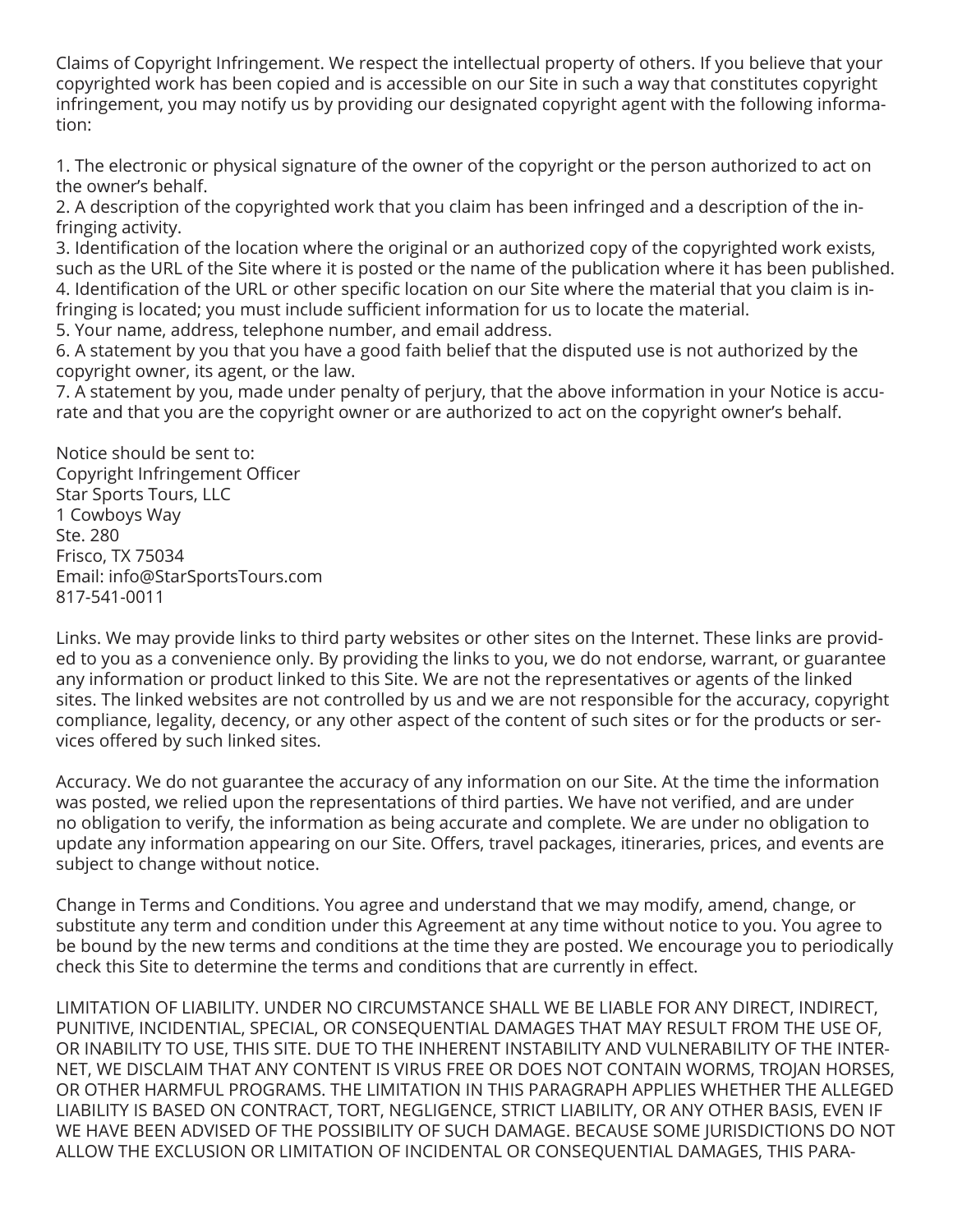#### GRAPH SHALL BE ENFORCED TO THE FULL EXTENT PERMITTED BY LAW.

Arbitration, Choice of Law, and Venue. You and we agree that, in any dispute arising out of the use or inability to use our Site, you and we will attempt to negotiate our differences. If you and we are unable to resolve the differences, you agree to submit the dispute to binding arbitration using the Commercial Arbitration Rules of the American Arbitration Association and the laws of the State of Illinois, without reference to its conflicts of laws provisions. Such arbitration shall take place in Chicago, Illinois, U.S.A. The prevailing party shall be entitled to recover all costs of such arbitration, including but not limited to the arbitrator's fees, attorneys' fees, out-of-pocket expenses, and all other reasonable and necessary costs. Any contest of the arbitrator's ruling shall be brought in the courts having jurisdiction located in Chicago, Illinois, U.S.A.

Surveys and Contests. From time-to-time, we may request information from you via surveys or contests. Participation in these surveys or contests is completely voluntary and you have a choice whether or not to disclose your information. Information requested may include contact information such as name and address and demographic information such as zip code, age level, and interest. Contact information will be used to notify the winners and award prizes. Survey information will be used for purposes of monitoring or improving the use and satisfaction of our Site and our services.

Security. We take reasonable measures to protect your information. We cannot guarantee secure transmission of sensitive information such as your credit card number. Such information will be encrypted and or protected with encryption software. We disclaim any liability for the transmission policies or processes of outside travel providers listed within our Site.

Privacy. We respect your privacy. The following is our Privacy Policy that governs your use of our Site and the information that you provide to us through the Site. This Privacy Policy is subject to the general terms and conditions set out above.

#### 1. Types of Information Gathered about you

we appreciate that you care how information about you is used and shared. The information we gather about you from our Site enables us to provide you with services, products, and information and helps us to personalize and improve our services and products ("Services"). Here are the types of information we gather:

 • Information You Give Us: We receive and may store any information you enter on the Site or provide us in any way. For example, you provide us with information when you submit an inquiry or provide feedback, order a travel package or tickets, subscribe to our newsletter or emails, or interact with the Site in other ways. We may ask you to provide us with certain personally identifiable information, such as your name, email address, phone number, and mailing address. Some of the information we ask you to provide is mandatory and some may be optional. If you do not provide the mandatory information requested for a particular activity, you will not be permitted to participate in that activity. Please note that when you place an order for our products, we process credit card payments in various ways. We are an Expedia-TAAP agent and may book flights via the Expedia-TAAP portal. We do not process payments for these flights, which payments are processed directly by Expedia-TAAP, which has its own Privacy Policy that you may review. For some events, such as the Ryder Cup and some official NASCAR packages, the payments are processed through Primesport, which has its own Privacy Policy that you may review. When we process credit card payments, we process them manually, and that information is stored encrypted and password protected.

 • Automatic Information: We receive, analyze, and store certain types of information whenever you interact with the Site, whether or not you have agreed to our Terms of Use. For example, we may collect the IP address used to connect your computer to the Internet, your email address, information about your browser and operating system, the Uniform Resource Locators (URLs) of the websites you visit before and after our Site, and information about how you move around our Site. We may place cookies on your computer to prevent fraud, to personalize your experience on our Site, to collect and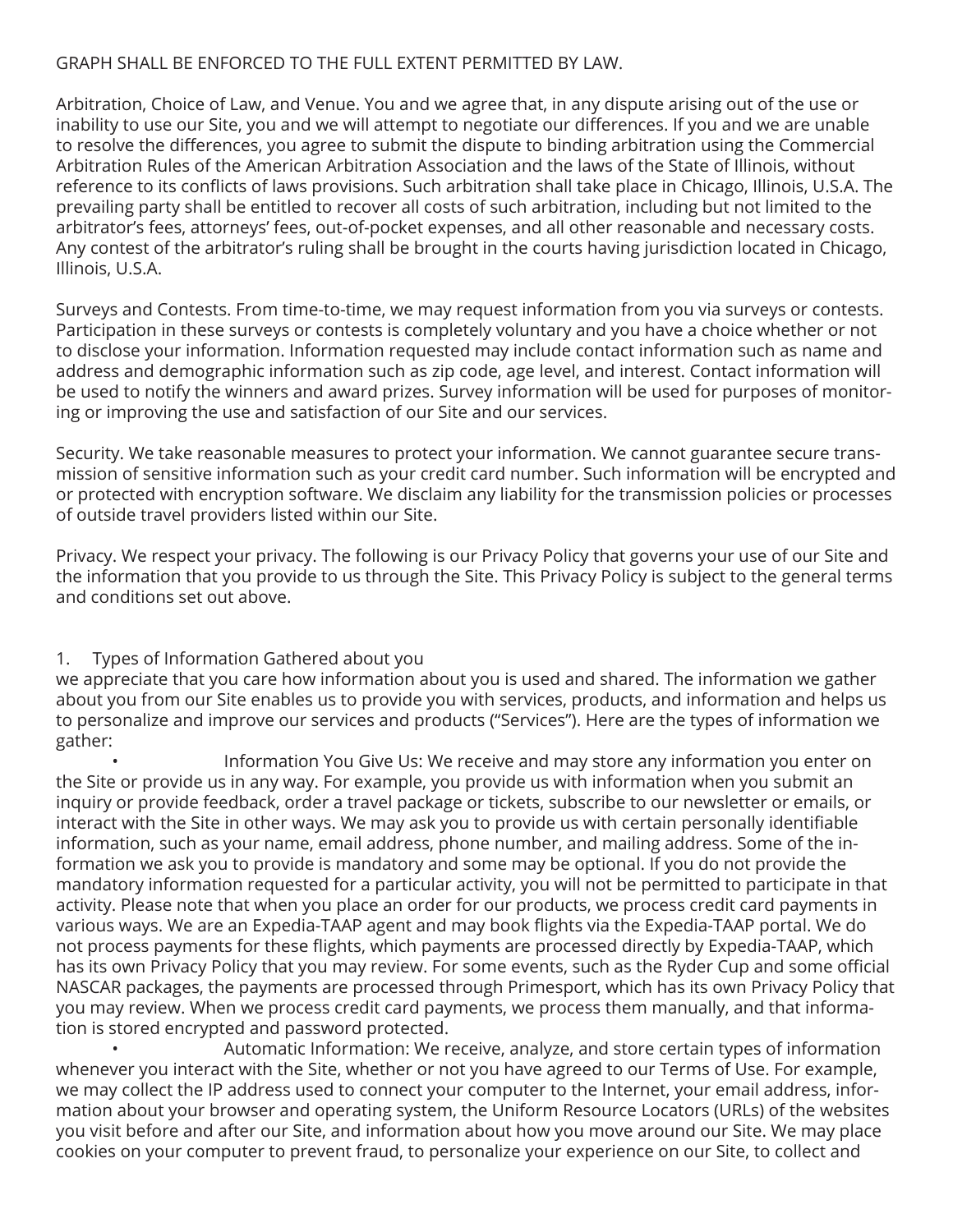store information (such as information about your session and how often you visit the Site), and to improve our Services. A cookie is a small piece of information that a website can send to your browser and may then be stored on your computer's hard drive. You may be able to block, delete, or disable cookies, but doing so may prevent you from taking advantage of some or all the Services. Our site is hosted by Eboundhost.com.

 • Information on Facebook®, Instagram®, and Social Media: If you link through, to, or otherwise interact with our Site through our Facebook, Instagram, or other social media accounts, you also may provide us with information from or accessible through any social media account you have on the same platform.

 • Information from Other Sources: We may combine information you provide us with information from third parties to correct our records, personalize your experience, or enhance our services. This may include, but is not limited to, information from our Third-Party Service Providers. We also may use Google Analytics and other automated tracking methods through our Site.

#### 2. How we Share the Information we Receive

Information about you is a critical part of our business. We will not sell your personally identifiable information to others, but we may share user information with others in the following ways:

 • With Other Authorized Third-Party Service Providers: We have and may add agreements with other companies and individuals to perform functions on our behalf ("Third-Party Service Providers"), such as providing marketing assistance (see Google Privacy Policy), operating Site features, or analyzing data. We may share your personally identifiable information with these Third-Party Service Providers so they can provide the services that we have contracted with them to provide. The use of your personally identifiable information by such parties is subject to their privacy policies and is not subject to our control.

 • With Other websites: Our Site may include links to other websites. When you access these links, you may be directed away from our Site. Similarly, when you access our Site through your social media accounts, you may give your social media account providers information about your activity on our Site. We are not responsible for the privacy practices of other sites and encourage you to read their privacy statements. You may obtain useful information about Internet advertising companies, including how to opt out of their information collection, by contacting the Networking Advertising Initiative and the Digital Advertising Alliance.

 • To Parent or Affiliated Companies: While we currently do not have a parent company, subsidiaries, or any other companies under a common control, we may in the future, and we may share your personally identifiable information with these companies, in which case we will require them to honor this Privacy Policy.

In a Change of Ownership: As we continue to develop our business, we might merge with or be acquired by another company. If this happens, the successor company could acquire the information we maintain, but personally identifiable information would remain subject to this Privacy Policy.

 • For our Protection or the Protection of Others: We may disclose your personally identifiable information if we believe in good faith that such disclosure is necessary to comply with the law or a court order, enforce this Privacy Policy, or protect the rights, property, or safety of us, our users, or others.

# 3. Security of your Information

When you provide us with personally identifiable information, you acknowledge that, even with reasonable security measures in place, third parties might unlawfully intercept or access transmissions or private communications. It is also important for you to protect against unauthorized access to your computer, secure your password, and sign off when you finish using a shared computer.

#### 4. Managing your Information

You have options for managing your personally identifiable information with us:

 • We will not send you third-party promotional emails without your permission. As a condition of agreeing to this Privacy Policy, when you place an order with us or otherwise provide us with your email address, you agree to receive from us promotional and administrative emails related to your activ-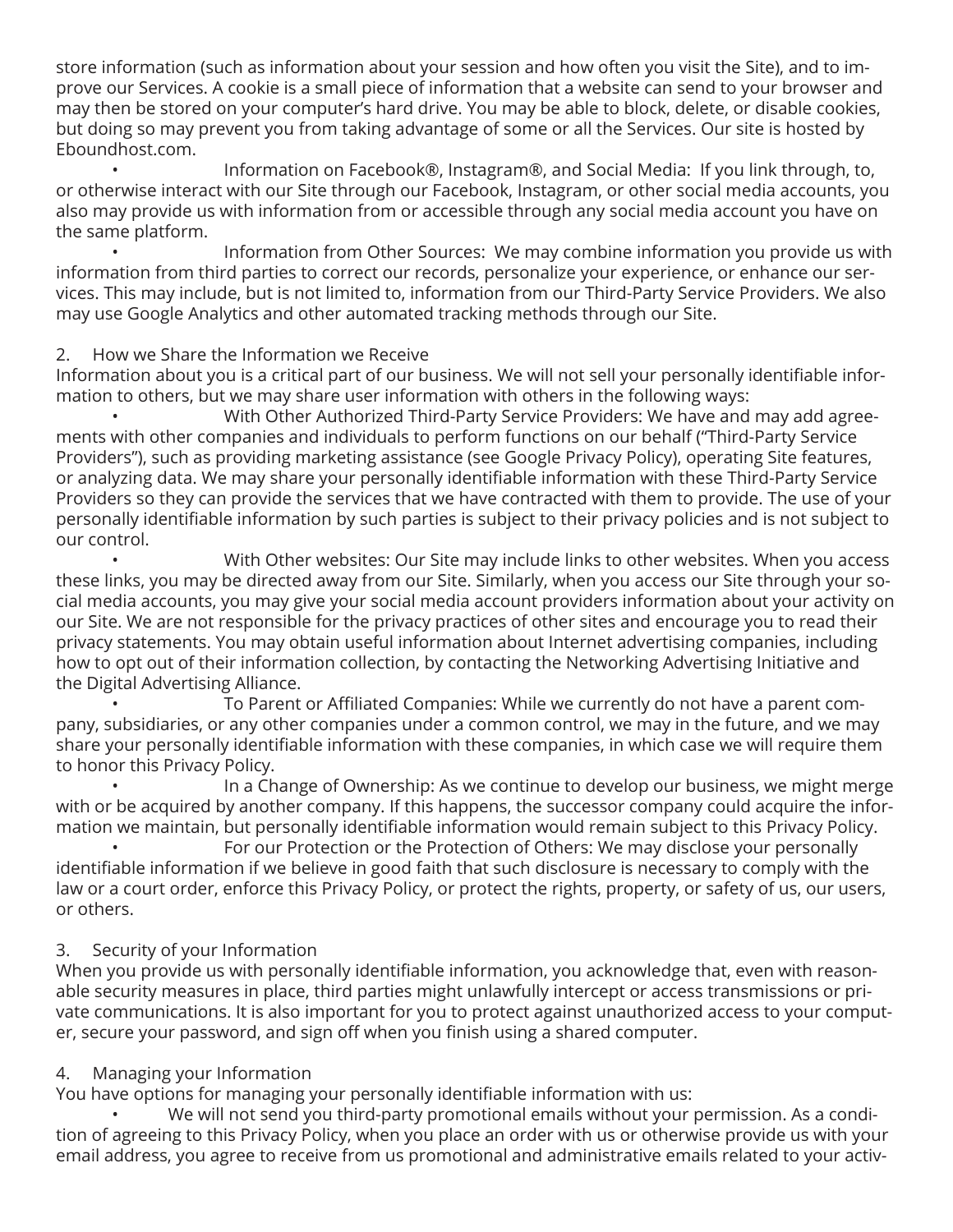ity on our Site or to our products and services, including announcements about new features or changes to the Site or our products and services.

 • You may ask us to stop sending you promotional emails by contacting us at info@Star-SportsTours.com. Your personal information may remain in our historical records, but you will no longer receive emails from us about new features or changes to the Site or our products and services unless you place another order with us.

 • Please note that, because there is no consistent industry understanding of how to respond to "Do Not Track" signals, we do not alter our data collection and usage practices when we detect such a signal from your browser.

#### 5. Children's Privacy Issues

We do not knowingly collect information from anyone under the age of 13. If you are aware of any instance where we have collected information from or about someone under the age of 13, please inform us immediately.

#### 6. GDPR and State Laws

If you are in a country that is governed by the European Union General Data Privacy Protection Regulation ("GDPR") or a state that has adopted data privacy protection regulations, such as California, then some or all of the following may be applicable to you:

To the extent GDPR regulations regarding the processing of your personal data ("Personal Data") apply to us, under certain circumstances we may be considered a "data controller." Personal Data includes your name, address, email address, telephone number, credit card information, social security number, size information, and geolocation, some of which we may collect and process and some of which may be collected and processed by third parties. These third parties may be considered "data controllers" in their own right, and you should review their privacy policies.

We process your Personal Data only as necessary to offer and provide products to you. Our legal basis for processing includes:

- Complying with legal requirements.
- Managing and improving our Site and our relationship with you.
- Providing you with information about our products and offerings.

We will retain your Personal Data only for so long as reasonably necessary to fulfill your order and offer additional products to you. We also retain your Personal Data for the time necessary to meet legal requirements and any applicable statute of limitations.

Because we are in the United States, your Personal Data for which we may be considered the data controller will be transferred to the United States.

Depending upon the laws applicable to you, the following rights may apply:

- You have the right to object to our processing your Personal Data and, upon receiving such notice, we will stop processing your data, which may mean we cannot provide products or services to you. For example, without your Personal Data we will not be able to arrange for event packages or travel for you. - You may restrict our processing your Personal Data.

- You may ask to update your Personal Data on a going-forward basis.
- You may request a copy of your Personal Data that we have stored and maintained.

- You may request that your Personal Data be deleted, but some Personal Data may not be deleted for legitimate legal reasons.

- You may request that your Personal Data be transferred to another party.

If you ask to exercise any of the above rights, you must send the request to our designated request address at Privacy Department, headoffice@sportstraveler.net. We will respond to your request as soon as possible.